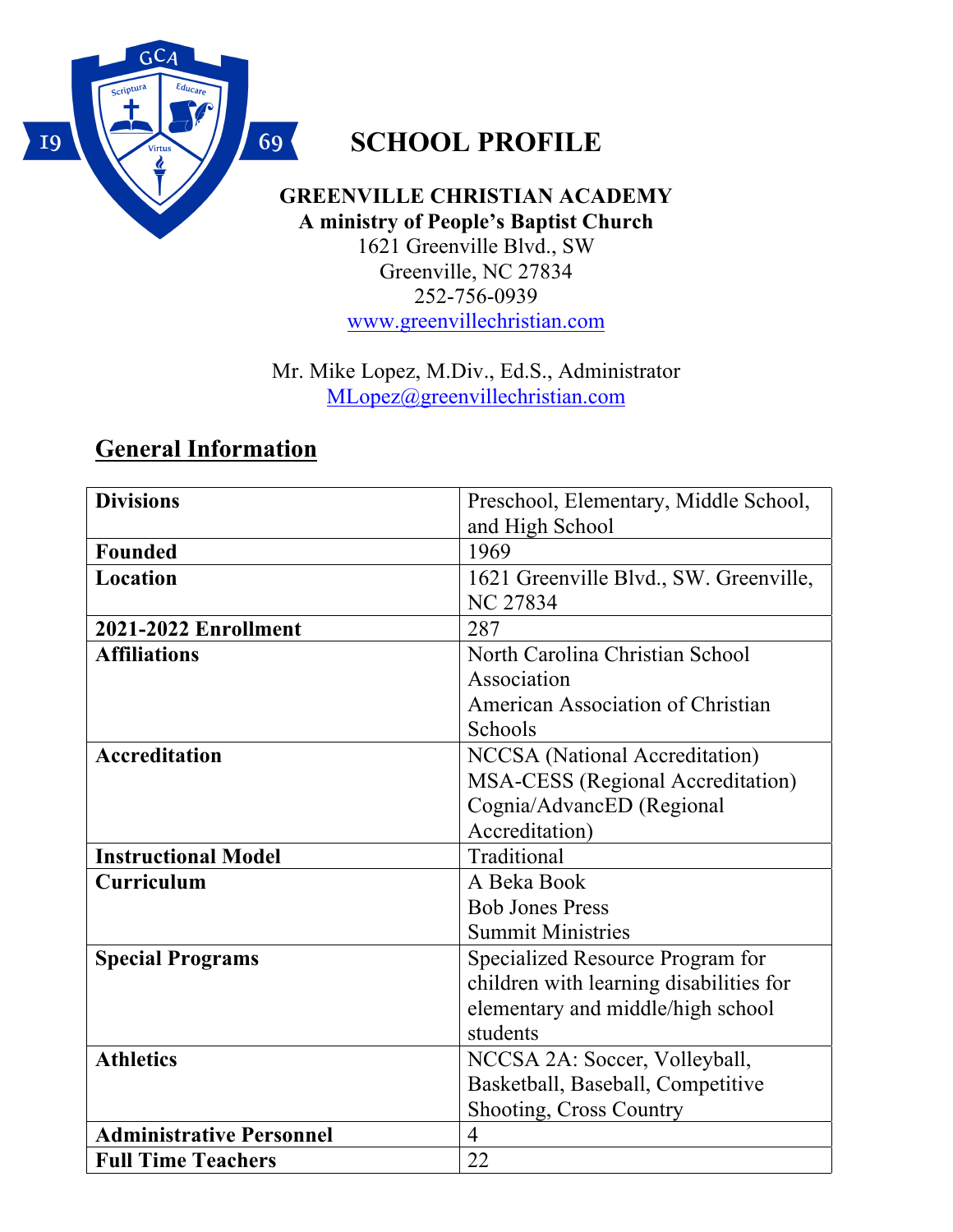| <b>Part Time Teachers</b>    |      |
|------------------------------|------|
| <b>Student/Teacher Ratio</b> | 25/، |
| <b>Office Staff</b>          |      |

### **Enrollment Information**

#### Student Population (2021-2022 School Year)

| <b>Class</b>   | <b>Total</b><br><b>Students</b> | <b>Class</b> | <b>Total</b><br><b>Students</b> |
|----------------|---------------------------------|--------------|---------------------------------|
| K3-K4          | 8                               | 7th          | 22                              |
| K <sub>5</sub> | 26                              | 8th          | 20                              |
| 1st            | 24                              | 9th          | 15                              |
| 2nd            | 12                              | 10th         | 20                              |
| 3rd            | 25                              | 11th         | 16                              |
| 4th            | 18                              | 12th         | 14                              |
| 5th            | 31                              |              |                                 |
| 6th            | 26                              |              |                                 |

### **Academic Information**

Graduation Requirements

- 4 Bible credits
- 4 English credits
- 3 Math credits
- 3 Science credits
- 4 History credits
- 1 PE/Health credit
- 2 Elective credits
- 1 Foreign Language credit
- 1 Practical Art credit
- 23 TOTAL CREDITS

Note: These are the *minimum* graduation requirements. Those that are university bound are expected to take 4 math credits, 4 science credits, and 2 foreign language credits.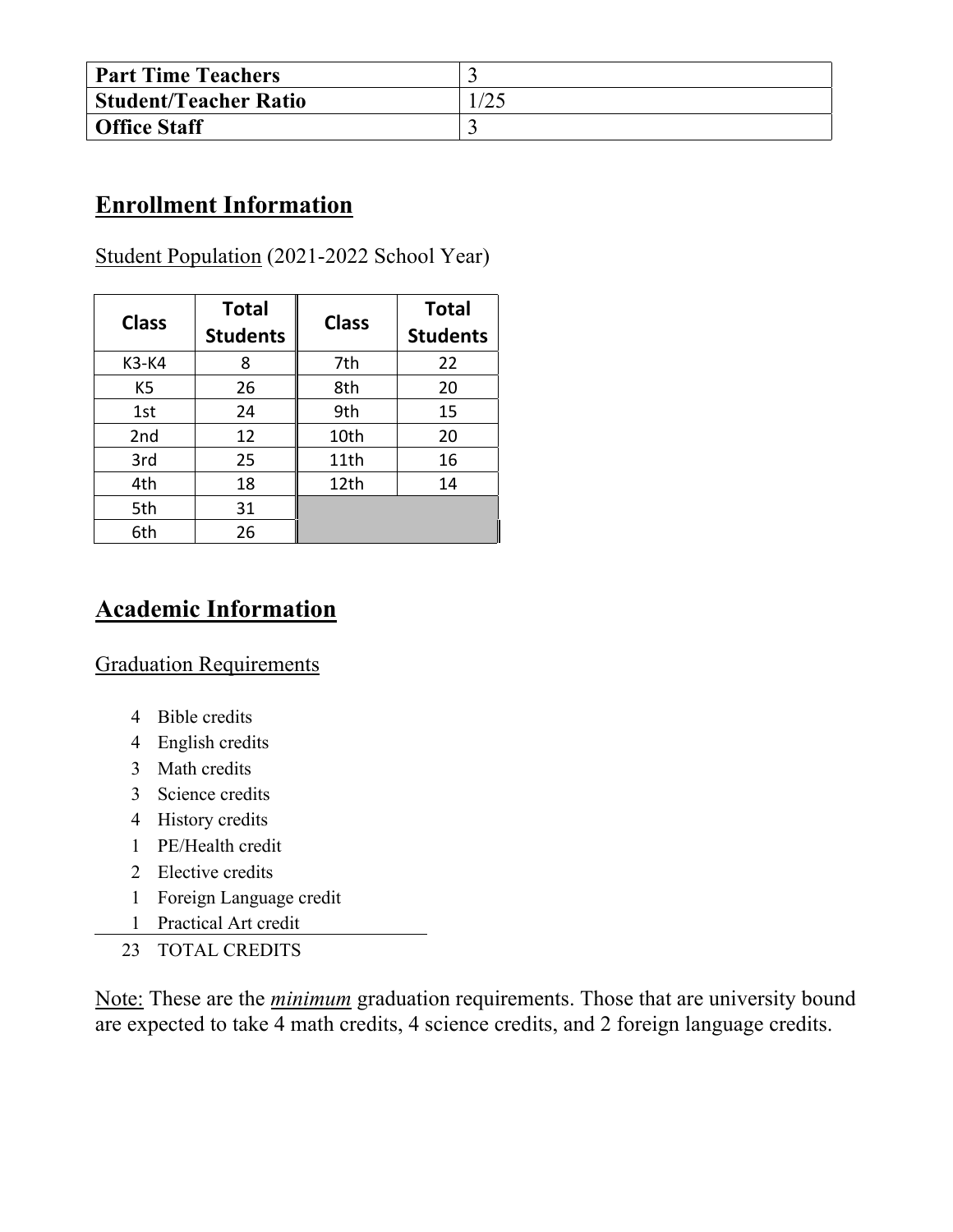#### AP Courses Offered

- 1. U.S. History
- 2. English
- 3. Calculus

Testing Comparisons